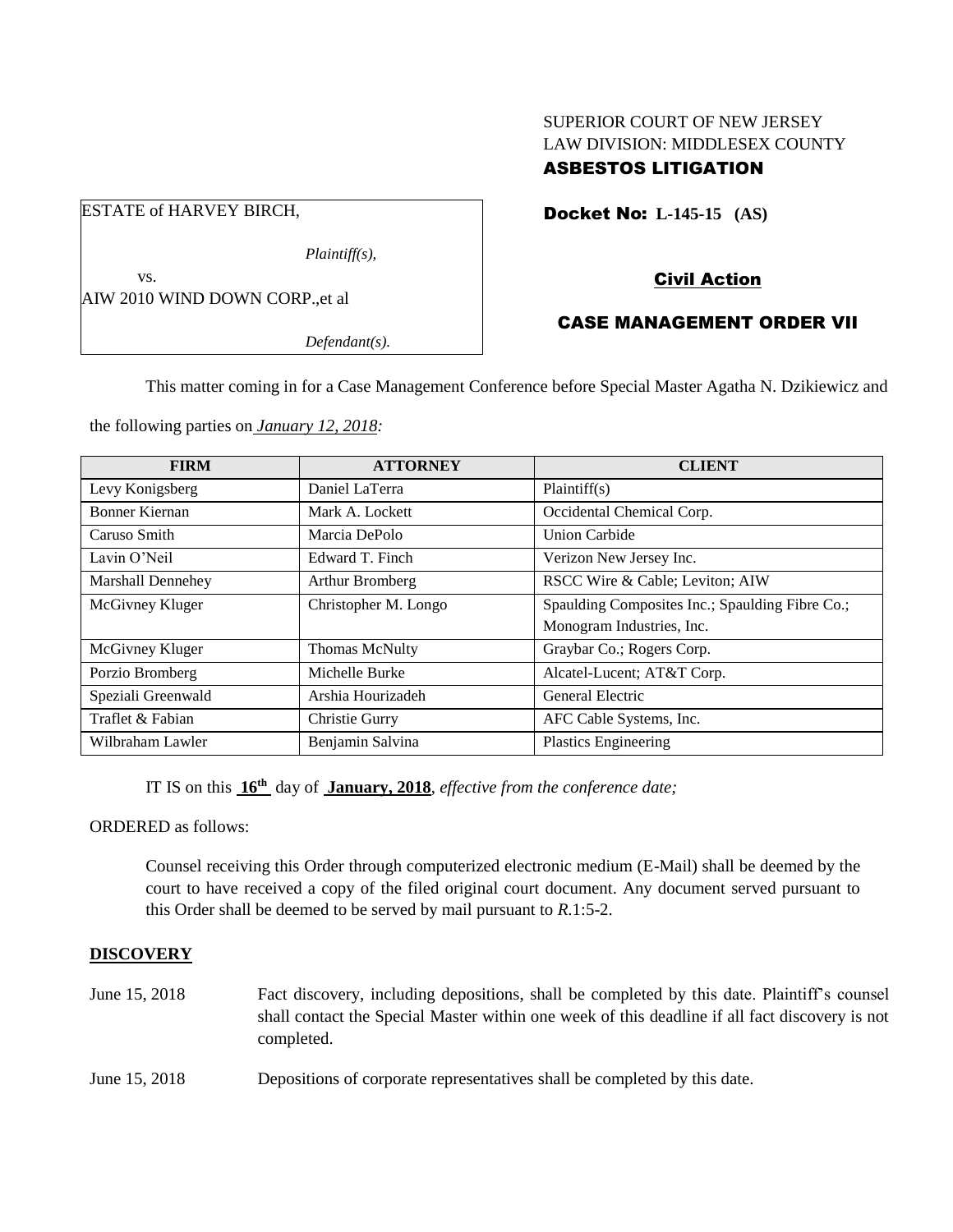### **EARLY SETTLEMENT**

October 12, 2018 Settlement demands shall be served on all counsel and the Special Master by this date.

#### **SUMMARY JUDGMENT MOTION PRACTICE**

| August 17, 2018    | Plaintiff's counsel shall advise, in writing, of intent not to oppose motions by this<br>date. |
|--------------------|------------------------------------------------------------------------------------------------|
| August 31, 2018    | Summary judgment motions shall be filed no later than this date.                               |
| September 28, 2018 | Last return date for summary judgment motions.                                                 |
|                    |                                                                                                |

### **MEDICAL DEFENSE**

August 10, 2018 Plaintiff shall serve medical expert reports by this date.

November 30, 2018 Defendants shall identify its medical experts and serve medical reports, if any, by this date. In addition, defendants shall notify plaintiff's counsel (as well as all counsel of record) of a joinder in an expert medical defense by this date.

## **LIABILITY EXPERT REPORTS**

August 10, 2018 Plaintiff shall identify its liability experts and serve liability expert reports or a certified expert statement by this date or waive any opportunity to rely on liability expert testimony.

November 30, 2018 Defendants shall identify its liability experts and serve liability expert reports, if any, by this date or waive any opportunity to rely on liability expert testimony.

#### **ECONOMIST EXPERT REPORTS**

- August 10, 2018 Plaintiff shall identify its expert economists and serve expert economist report(s), if any, by this date or waive any opportunity to rely on economic expert testimony.
- November 30, 2018 Defendants shall identify its expert economists and serve expert economist report(s), if any, by this date or waive any opportunity to rely on economic expert testimony.

#### **EXPERT DEPOSITIONS**

December 28, 2018 Expert depositions shall be completed by this date. To the extent that plaintiff and defendant generic experts have been deposed before, the parties seeking that deposition in this case must file an application before the Special Master and demonstrate the necessity for that deposition. To the extent possible, documents requested in a deposition notice directed to an expert shall be produced three days in advance of the expert deposition. The expert shall not be required to produce documents that are readily accessible in the public domain.

 $\_$  ,  $\_$  ,  $\_$  ,  $\_$  ,  $\_$  ,  $\_$  ,  $\_$  ,  $\_$  ,  $\_$  ,  $\_$  ,  $\_$  ,  $\_$  ,  $\_$  ,  $\_$  ,  $\_$  ,  $\_$  ,  $\_$  ,  $\_$  ,  $\_$  ,  $\_$  ,  $\_$  ,  $\_$  ,  $\_$  ,  $\_$  ,  $\_$  ,  $\_$  ,  $\_$  ,  $\_$  ,  $\_$  ,  $\_$  ,  $\_$  ,  $\_$  ,  $\_$  ,  $\_$  ,  $\_$  ,  $\_$  ,  $\_$  ,